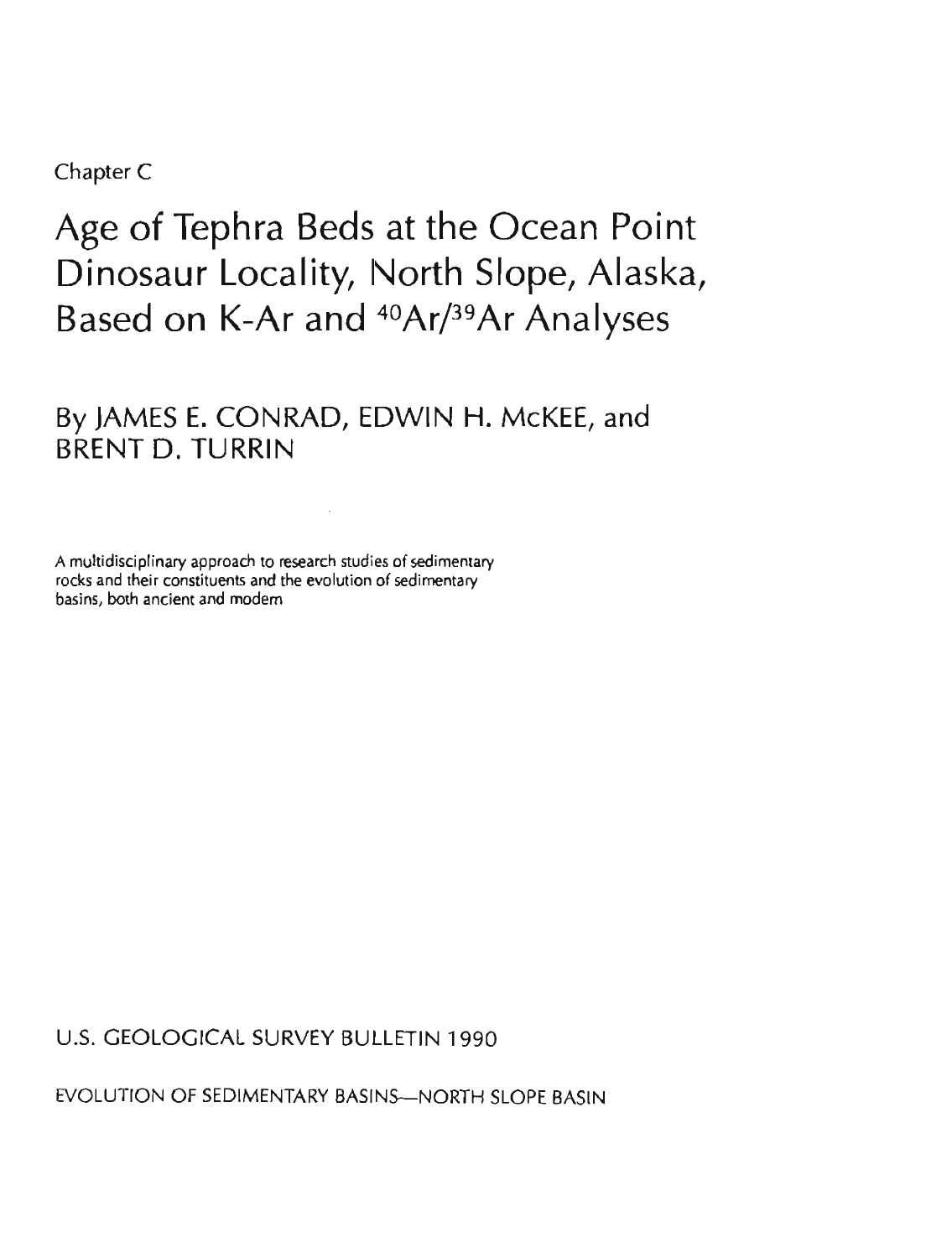# U.S. DEPARTMENT OF THE INTERIOR MANUEL LUJAN, JR., Secretary

**FINT O** 

U.S. GEOLOGICAL SURVEY Dallas L. Peck, Director



#### UNITED STATES GOVERNMENT PRINTING OFFICE, WASHINGTON : 1992

For sale by Book and Open-File Report Sales U.S. Geological Survey Federal Center, Box 25425 Denver, CO 80225

#### **Library of Congress Cataloging-in-Publication Data**

Conrad, lames E.

Age of tephra beds at the Ocean Point dinosaur locality, North Slope, Alaska, based on K-Ar and <sup>40</sup>Ar/<sup>39</sup>Ar analyses/by James E. Conrad, Edwin H. McKee, and Brent D. Turrin. cm. -- (Evolution of sedimentary basins--North Slope basin; ch. C) p. cm. - (Evolution or seam)<br>(U.S. Geological Survey bulletin; 1990-C) Includes bibliographical references. Supt. of Docs. no.: 1 19.3: 1990-C 1. Volcanic ash, tuff, etc.--Alaska--Ocean Point Region. 2. Geology, Stratigraphic-Cretaceous. 3. Geology--Alaska--Ocean Point Region. 4. Potassiumargon dating. 5. Prince Creek Formation (Alaska) I. McKee, Edwin H. II. Turrin, Brent D. Ill. Title. IV. Series. V. Series: U.S. Geological Survey bulletin : 1990C. QE75.89 no. 1990-C  $[QE461]$ 557.3 s--dc20 [552'.23] 91-4319 CIP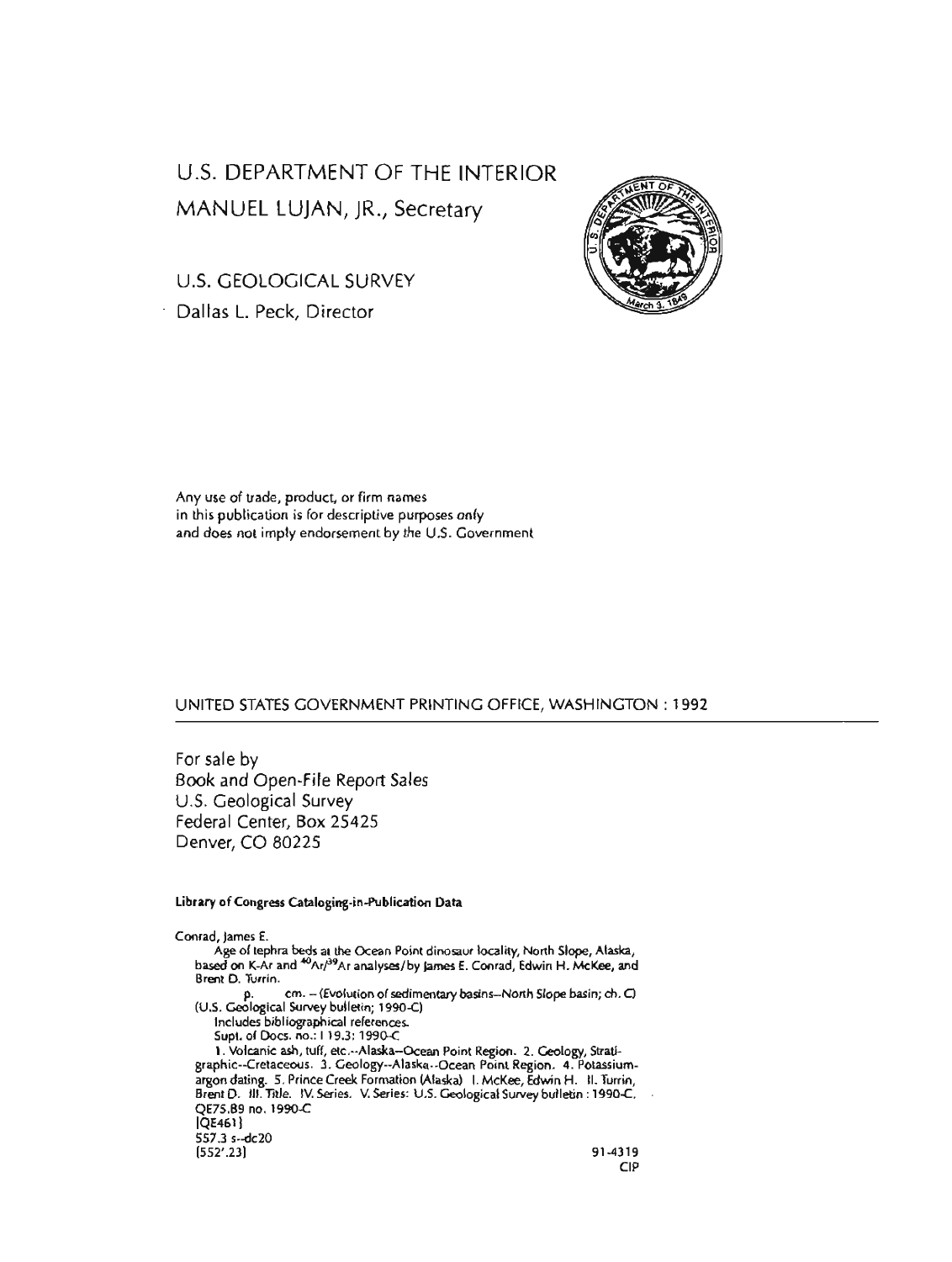# **CONTENTS**

```
Abstract C1 
Introduction C1
Geologic setting C1 
Methods C2 
Results C4 
     Conventional K-Ar analyses C4 
     aAr/39Ar analyses C4 
          Sample M86LPA19 C5 
          Sample 84ACr18OY C7 
          Sample M86LPA14 C7 
          Sample 86ACr019 C10 
          Sample M86LPA9 C 10 
Discussion C11 
References cited C 12
```
# **FIGURES**

- 1. Map showing locations of dated tephra beds of Prince Creek Formation, northern Alaska **C2**
- 2. Composite schematic stratigraphic section of Prince Creek Formation **C3**
- 3. Scanning electron micrographs of untreated glass shards from Colville River tephra beds **C3**
- 4. Diagrams showing results of <sup>40</sup>Ar/<sup>99</sup>Ar analyses C8
- 5. Graph showing best age estimates for Colville River tephra beds **C11**

### **TABLES**

- 1. Results of conventional **K-Ar** analyses of Colville River tephra beds **C4**
- 2. Results of <sup>40</sup>Ar/<sup>39</sup>Ar analyses of Colville River tephra beds C6
- 3. Summary of K-Ar and  $\omega$ Ar<sup>39</sup>Ar ages of Colville River tephra beds C10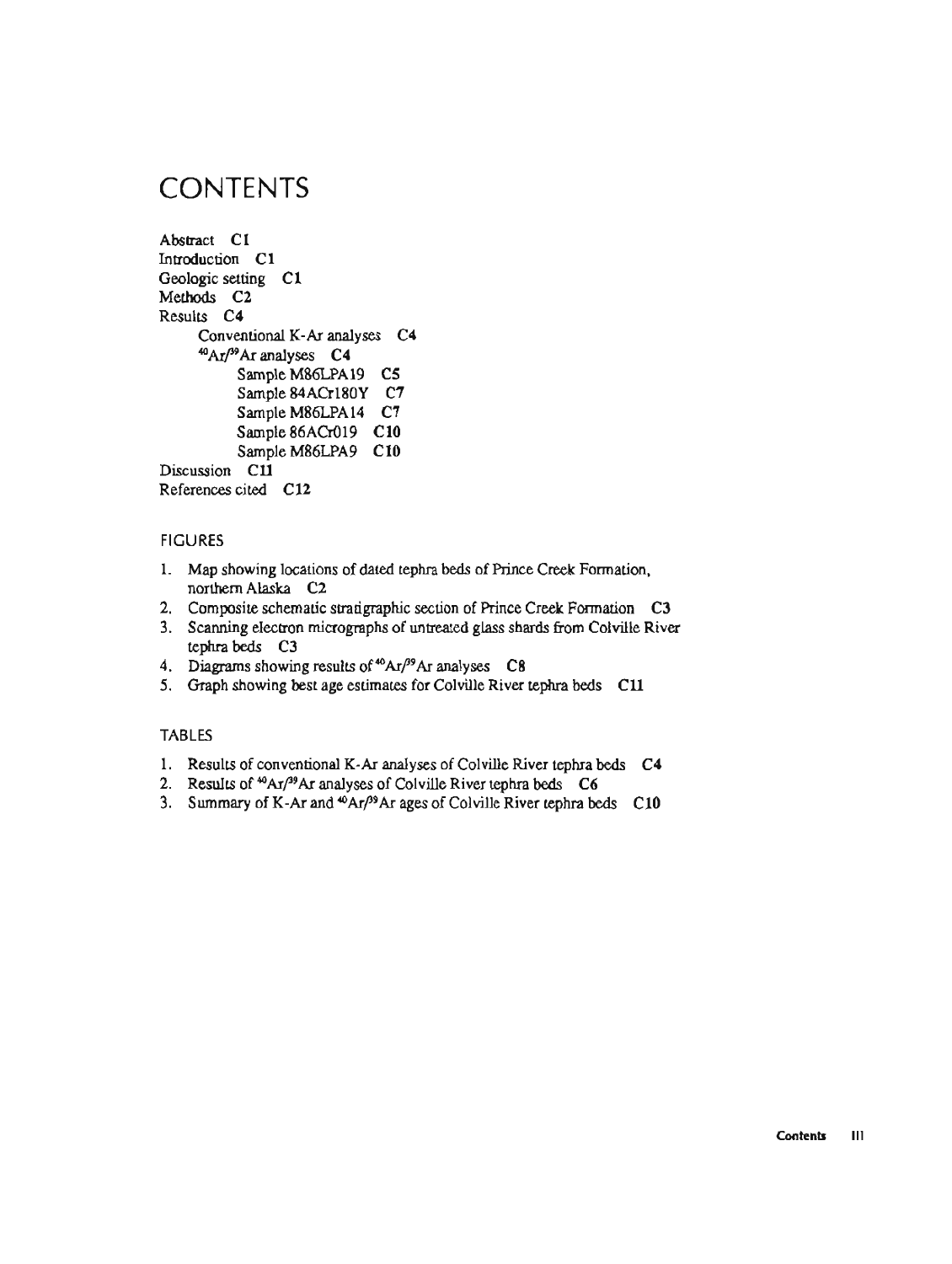**Cover. Looking upsection (north) along Colville River, Alaska, at 30-m-high bluffs of Cretaceous nonmarine siltstone and sandstone of Prince Creek Formation, unconformably overlain by Pliocene and Quaternary Gubik Formation. Low bench in foreground marks a dinosaur-bone-bearing bed. Drawing by J.F. Vigil, from photograph by E.M. Brouwers.** 

 $\ddot{\phantom{a}}$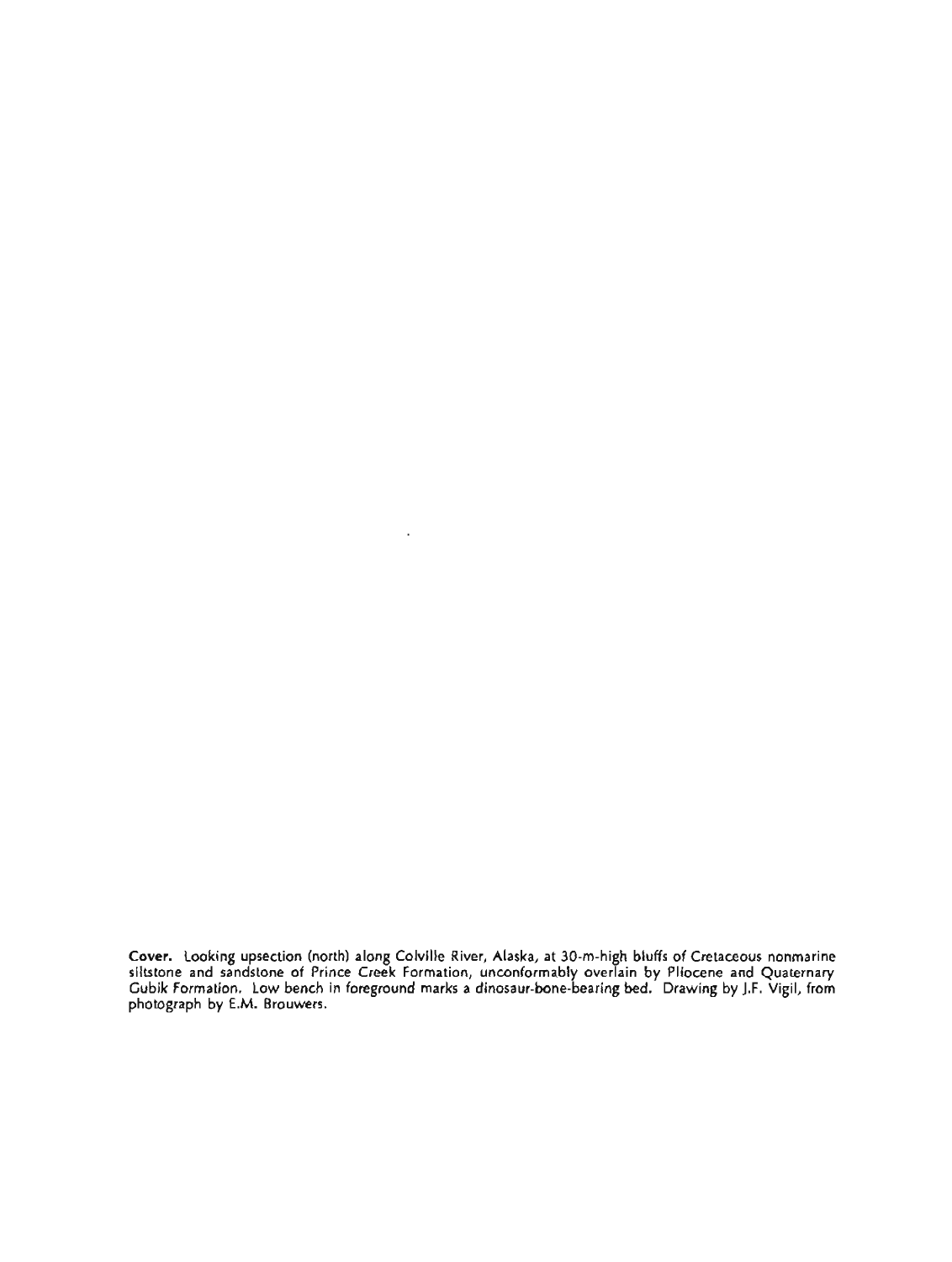# Age of Tephra Beds at the Ocean Point Dinosaur Locality, North Slope, Alaska, Based on K-Ar and 40Ar/39Ar Analyses

By James E. Conrad, Edwin H. McKee, and Brent D. Turrin

#### Abstract

Tephra layers exposed above and below dinosaur-bonebearing beds of the Prince Creek Formation, North Slope, Alaska, provide an opportunity to date these beds by radiometric methods. Although the tephra layers contain few or no potassium-bearing minerals, they are composed of apparently unaltered glass shards that appear to be suitable for K-Ar dating. mAr/39Ar incremental-heating analyses were conducted in order to evaluate the accuracy of the K-Ar ages, and these analyses indicate that most of the tephra layers have undergone only minor argon loss. Most of the K-Ar and  $A$ Ar/<sup>39</sup>Ar ages are analytically indistinguishable and indicate that the bone-bearing beds are between 68 and 71 Ma. The dinosaur-bone-bearing beds of the Prince Creek Formation therefore appear to be of latest Cretaceous age (the Cretaceous-Tertiary boundary is currently considered to be about 66 Ma).

## **INTRODUCTION**

The age of dinosaur-bone-bearing beds of the Prince Creek Formation exposed along the Colville River near Ocean Point, Alaska (fig. l), has aroused much interest in the geologic community because of its bearing on the hypothesis that the Cretaceous-Tertiary extinction was caused by an asteroid impact (Alvarez and others, 1980). Paleontological studies based on marine faunas have suggested that at least part of the section exposed along the Colville River is Paleocene in age (Marincovich and others, 1985), and a fission-track age on zircon of  $50.9\pm7.7$  Ma from a tephra bed near the dinosaur-bone-bearing beds (Carter and others, 1977) seemed to confirm this age designation. If the Paleocene age is valid it would extend the age range of dinosaurs in Alaska into the Cenozoic and would cast doubt on the impact hypothesis as an explanation for the extinction of the dinosaurs. Other studies suggest that at least the part of the Prince Creek Formation that contains the dinosaur bones is Late Cretaceous in age (McDougall, 1987; Brouwers and others, 1987).

Abundant tephra beds exposed along the Colville River bluffs about 7 km west of Ocean Point (fig. 1) contain material suitable for dating by K-Ar techniques and provide an excellent means for establishing the age of these sedimentary rocks. This paper presents the results of conventional K-Ar and  $^{40}$ Ar/ $^{39}$ Ar analyses of glass shards from the tephra beds and evaluates the suitability of these relatively old rhyolitic glasses for <sup>40</sup>Ar<sup>/39</sup>Ar and K-Ar dating techniques.

# **GEOLOGIC SETTING**

The Prince Creek Formation consists of a series of poorly consolidated sandstones, siltstones, and shales that dip gently to the northeast (Gryc and others, 1951; Detterman and others, 1975). The Colville River has cut into this formation, creating a bluff that stands some 20-30 m high and extends many kilometers upriver from Ocean Point.

At least 10 tephra beds are exposed in the section northwest of Ocean Point, and volcanic glass is a major component in the sedimentary rocks in much of the remainder of the section (fig. 2). Almost all the tephra beds are associated with **dark** beds that are rich in organic matter and probably represent flood-plain deposits (Phillips, 1988). Most of the dinosaur bones are found in these organic-rich horizons, although scattered bones occur in some sandstone beds.

The tephra beds stand out as resistant, buff-colored strata ranging from about 1 cm to 2 m in thickness. They interfinger with the organic-rich beds, pinching out over distances of hundreds of meters. The tephra is composed almost entirely of rhyolitic glass shards, although clays, quartz, and feldspar are minor constituents, and altered biotite grains occur in some of the tephra beds. The glass

**Manuscript approved for publication, April 15,1991.**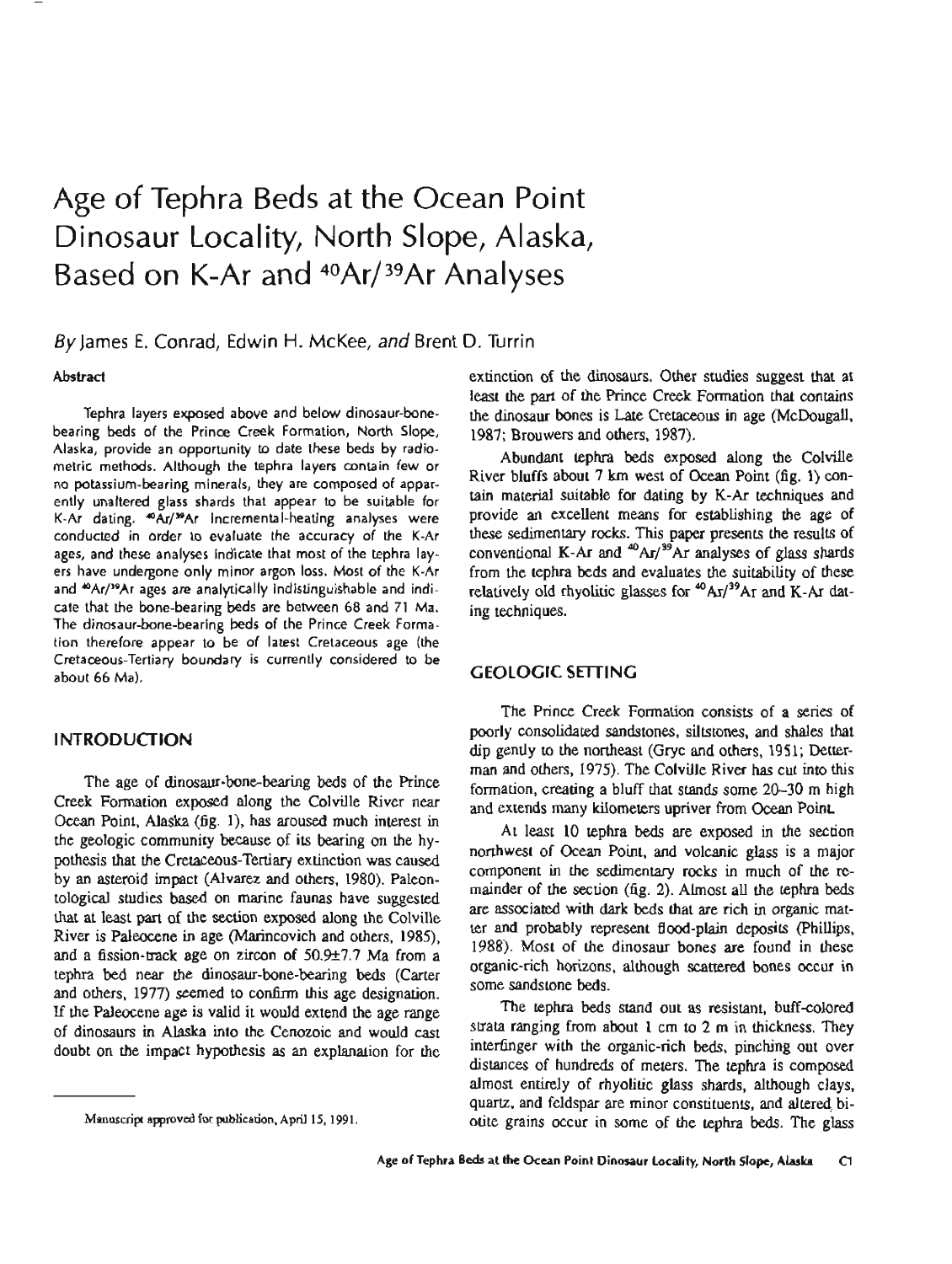shards appear well preserved with sharp and ragged edges; whole bubbles remain (fig. 3). Microscopic examination revealed no traces of devimfication or alteration of the glass shards, suggesting that the glass is suitable for radiometric dating. The completely unabraided character of the fragile shards indicates they are airfall deposits that have not been transported by water for any distance. Clay minerals are generally a minor component of most of the tephra beds, although some beds are completely altered to clay. The differences in alteration are probably attributable to differences in initial composition of the glass and differences in local ground-water effects.

Because there are few or no potassium-bearing mineral phases in the tephra beds, glass shards were used for K-Ar and  $^{40}Ar/^{39}Ar$  dating of the beds. Although relatively young tephra deposits are routinely dated by the K-Ar method, the reliability of glass older than about 15 million years for dating by this technique is questionable because glass tends to readily devitrify. This devitrification results in the redistribution or loss of radiogenic argon, which in turn leads to anomalous ages (Fleck and others, 1977). Glass shards from the Colville River tephra beds appear fresh and well preserved. In order to evaluate the accuracy of the ages, multiple K-Ar, <sup>40</sup>Ar/<sup>39</sup>Ar total-fusion, and incremental, or age-spectrum, <sup>40</sup>Ar/<sup>39</sup>Ar analyses were performed and the resulting ages compared. The age-spectrum analyses in particular provide a means to evaluate the possibility of alteration or diffusion that would lead to anomalous ages.

#### **METHODS**

Prior to analysis, the tephra samples were disaggregated and sieved to 100 to 140 mesh (149 to 105 micrometers). After ultrasonic cleaning to remove dust and clays adhering to the shards, a combination of magnetic and heavy-liquid separation techniques was used to produce a pure glass separate. In order to minimize contamination and insure homogeneity, a variable-density heavy-liquid column was used to separate the glass shards into a relatively narrow specific-gravity range. This technique also helps to eliminate grains with a greaterthan-average area of altered surfaces. For example, it was found that bubble-wall shards, with a higher surface-tovolume ratio than the bubble-corner shards, tended to be slightly less dense, presumably owing to a greater percentage of surface alteration.

The glass separates were etched in 5-percent hydrofluoric acid for approximately 45 seconds to remove surface alteration and reduce atmospheric-argon contamination. Conventional K-Ar analyses on shards not treated with acid gave ages as much as 10 percent younger than ages from the acid-treated samples. Furthermore, the nontreated samples had four times the atmospheric-argon contamination displayed by the treated samples; this contamination is significant in determination of the precision  $(\pm$  factor) of the age.



Figure 1. Locations of dated tephra beds of Prince Creek Formation, northern Alaska. Sample numbers correspond to tephra samples dated by K-Ar and (or) <sup>40</sup>Ar/<sup>39</sup>Ar techniques, discussed in text. Numbers 1-25 mark locations of measured sections (Phillips, 1988).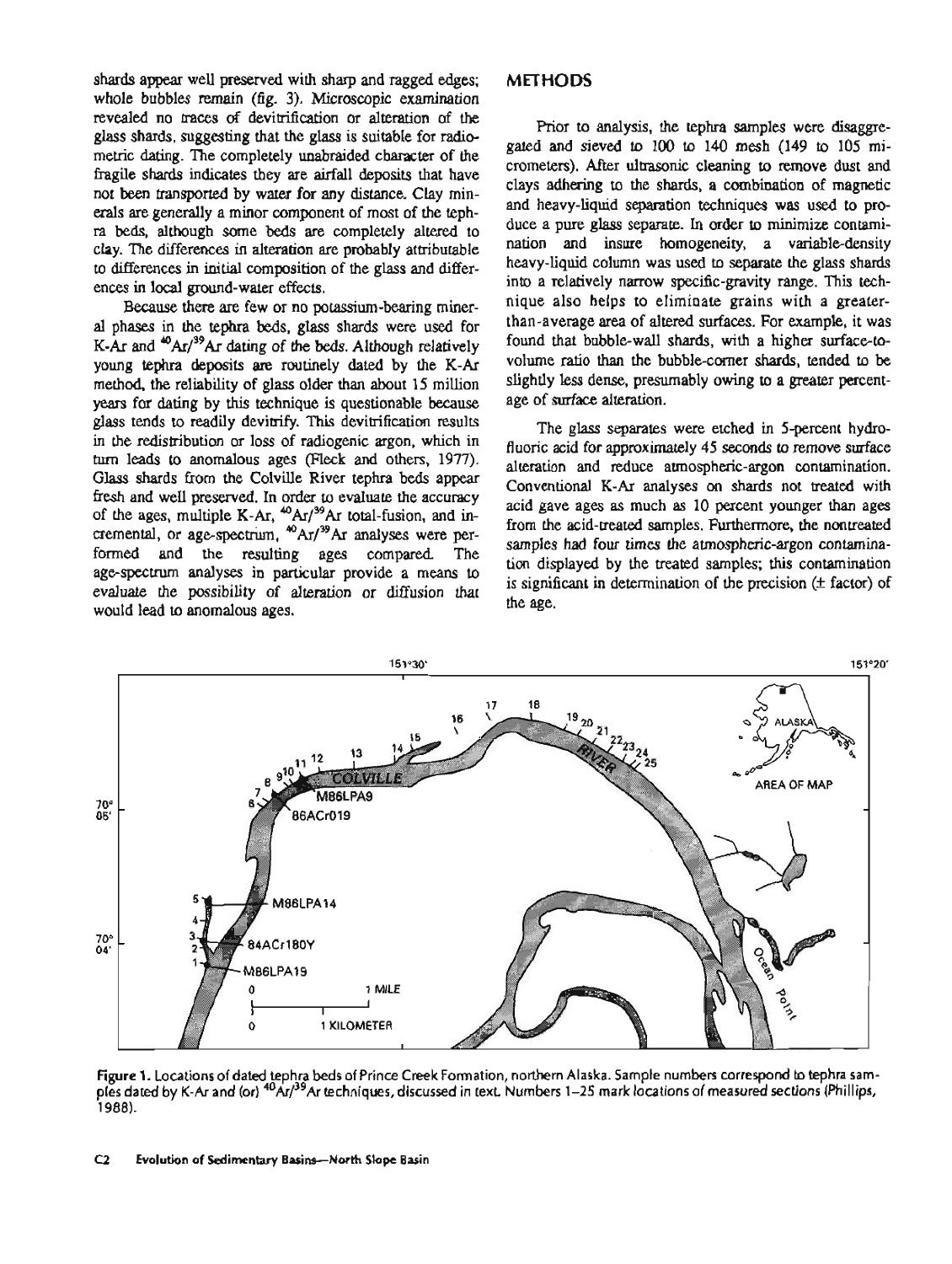standard isotope-dilution techniques similar to those de- ed by two different techniques-induction coil (Dalrymple scribed by Dalrymple and Lanphere (1969). A 60°-sector, and Lanphere, 1969) and continuous laser (York and oth-15.2-cm-radius, Nier-type mass spectrometer was used for ers, 1981). Samples heated by induction coil-the more argon analysis. Potassium analyses were performed by a conventional technique-were irradiated in the U.S. Geolithium metaborate flux fusion-flame photometry technique, logical Survey TRIGA<sup>1</sup> nuclear reactor (Denver, Colo.) for using lithium as an internal standard (Ingamells, 1970). a period of 20 hours at a power of 1 megawatt. Irradiation



section of Prince Creek Formation exposed

Conventional K-Ar analyses were performed using Samples used in the <sup>40</sup>Ar/<sup>39</sup>Ar experiments were heat-

<sup>1</sup>TRIGA (Training Research Isotope General Atomic) is a regis**tered trademark of General Atomics.** 



 $20 \mu m$ 



along Colville River 7 km west of Ocean **Figure 3.** Scanning electron micrographs of untreated glass shards from Colville River tephra beds. A, Sample M86LPA9 tion is 178 m. Horizons from which samples shows little surface alteration and produced an undisturbed were collected and radiometrically dated are <sup>40</sup>Ar/<sup>39</sup>Ar age spectrum. B, Sample M86LPA14 has significantly labeled with sample numbers (see fig. 1 for lo- more surface alteration and showed evidence of recoil in cations). Modified from Phillips (1988).  $40A<sub>rf</sub>$ <sup>19</sup>Ar analysis. See figure 1 for sample locations.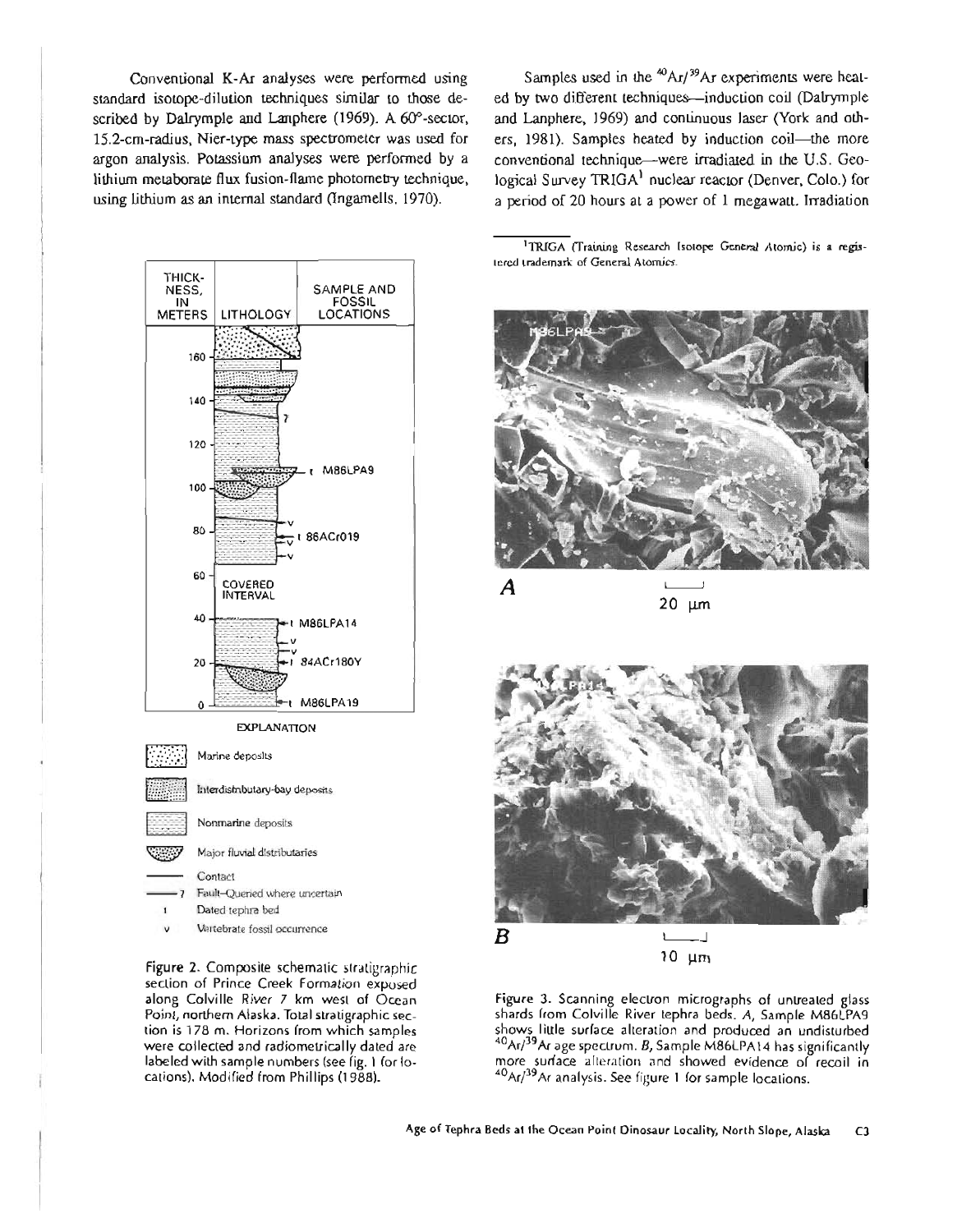error (Lanphere and Dalrymple, 1978); values less than of-fit index suggest that the experimental errors were 1.0 indicate that the scatter of points on the line is less overestimated. The goodness-of-fit index nonetheless than can be expected due to analytical error. In these ex- provides strong evidence that the tephra gives an undisperiments, values significantly less than 1.0 for the goodness- turbed and geologically meaningful plateau age.

Table 2. Results of <sup>40</sup>Ar/<sup>39</sup>Ar analyses of Colville River tephra beds

**[Samples listed in probable stratigraphic order, with sample from lowermost tephra bed at end of table. Bold italic entries indicate data used in**  calculation of plateau and isochron ages. In third column, temperatures (°C) are reported for samples heated by induction coil, lettered steps for **samples heated by continuous laser; TFU means total fusion. J, parameter used in age calculations; rad, radiogenic.** Decay **constants: &+XE** =  $0.581 \times 10^{-10}$  yr<sup>-1</sup>,  $\lambda_B = 4.962 \times 10^{-10}$  yr<sup>-1</sup>,  $40$ K/K<sub>rotal</sub> = 1.167  $\times 10^{-4}$  mol/mol]

| Sample                                                                                                                                                      | Experiment Temp (°C) |             |                      |                                                                                                                                      |                                    | 39 Ar released      | 40 Ar rad | Apparent        |
|-------------------------------------------------------------------------------------------------------------------------------------------------------------|----------------------|-------------|----------------------|--------------------------------------------------------------------------------------------------------------------------------------|------------------------------------|---------------------|-----------|-----------------|
|                                                                                                                                                             | number               |             | $40A_{T}/^{39}A_{T}$ | $^{37}$ Ar/ $^{39}$ Ar                                                                                                               | 36A <sub>1</sub> /39A <sub>1</sub> | (percent)           | (percent) | age (Ma)        |
| number                                                                                                                                                      |                      | or step     |                      |                                                                                                                                      |                                    |                     |           |                 |
|                                                                                                                                                             |                      |             |                      |                                                                                                                                      |                                    |                     |           |                 |
| <b>M86LPA9</b>                                                                                                                                              | $L121-2$             | A           | 22.28                | 0.08604                                                                                                                              | 0.06051                            | 1.28                | 19.7      | $22.1 \pm 25.8$ |
|                                                                                                                                                             |                      | B           | 16.41                | .003099                                                                                                                              | .008048                            | 3.90                | 85.5      | 69.8±6.5        |
|                                                                                                                                                             |                      | C           | 14.73                | .01691                                                                                                                               | .003862                            | 16.24               | 92.2      | 67.6±1.7        |
|                                                                                                                                                             |                      | D           | 14.26                | .01690                                                                                                                               | .001943                            | 27.32               | 95.9      | 68.1±0.8        |
|                                                                                                                                                             |                      | E           | 14.18                | <b>D1330</b>                                                                                                                         | .001050                            | 20.67               | 97.7      | 68.9±1.0        |
|                                                                                                                                                             |                      | F           | 14.07                | .01413                                                                                                                               | .0004771                           | <i><b>10.11</b></i> | 98.9      | 69.2±1.0        |
|                                                                                                                                                             |                      | G           | 14.14                | .01139                                                                                                                               | .0004163                           | 5.80                | 99.0      | 69.7±1.0        |
|                                                                                                                                                             |                      | H           | 14.08                | .01649                                                                                                                               | .0008217                           | 14.68               | 98.2      | <i>68.8±1.3</i> |
| $J=0.00281$                                                                                                                                                 |                      |             |                      |                                                                                                                                      |                                    |                     |           |                 |
| Reactor corrections: $({}^{36}Ar/{}^{37}Ar)_{Ca} = 0.0003$ ; $({}^{39}Ar/{}^{37}Ar)_{Ca} = 0.0003$ ; $({}^{40}Ar/{}^{39}Ar)_{K} = 0.0086$                   |                      |             |                      |                                                                                                                                      |                                    |                     |           |                 |
| M86LPA9                                                                                                                                                     | 87A076               | 350         | 222.3                | 0.05515                                                                                                                              | 0.7520                             | 0.17                | 0.03      | $0.6 \pm 26.7$  |
|                                                                                                                                                             |                      | 400         | 27.77                | .0111                                                                                                                                | .07389                             | 1.97                | 21A       | $50.0 \pm 1.8$  |
|                                                                                                                                                             |                      |             |                      | .01715                                                                                                                               | .01176                             | 13.36               | 69.1      | $65.5 \pm 0.4$  |
|                                                                                                                                                             |                      | 475         | 11.27                |                                                                                                                                      |                                    |                     |           |                 |
|                                                                                                                                                             |                      | 600         | 8.803                | .01659                                                                                                                               | .002101                            | 62.55               | 92.9      | 68.7±0.2        |
|                                                                                                                                                             |                      | 750         | 9.160                | .01430                                                                                                                               | .003466                            | 19.41               | 88.8      | 68.3±0.3        |
|                                                                                                                                                             |                      | 865         | 17.38                | .003415                                                                                                                              | .03180                             | 2.46                | 45.9      | $67.0 \pm 1.3$  |
|                                                                                                                                                             |                      | <b>FUSE</b> | 338.2                | .1253                                                                                                                                | 1.153                              | .08                 | $-0.7$    | $-20.9 + 78.8$  |
| $J=0.004745$                                                                                                                                                |                      |             |                      |                                                                                                                                      |                                    |                     |           |                 |
|                                                                                                                                                             |                      |             |                      | Reactor corrections: $({}^{36}Ar/{}^{37}Ar)Ca = 0.000234$ ; $({}^{39}Ar/{}^{37}Ar)Ca = 0.000654$ ; $({}^{40}Ar/{}^{39}Ar)K = 0.0057$ |                                    |                     |           |                 |
| 86ACr019                                                                                                                                                    | 88A003               | 450         | 16.67                | 0.1756                                                                                                                               | 0.003098                           | 9.35                | 45.0      | $63.0 \pm 1.8$  |
|                                                                                                                                                             |                      | 550         | 9.126                | .1562                                                                                                                                | .004647                            | 42.38               | 84.7      | 65.0±0.5        |
|                                                                                                                                                             |                      | 625         | 8.788                | .1621                                                                                                                                | .004158                            | 29.18               | 85.8      | 63.4±0.7        |
|                                                                                                                                                             |                      | 700         | 10.01                | .1809                                                                                                                                | .008652                            | 11.89               | 743       | $62.6 \pm 1.4$  |
|                                                                                                                                                             |                      | 800         | 13.49                | .2357                                                                                                                                | .01977                             | 5.67                | 56.6      | $64.2 \pm 2.8$  |
|                                                                                                                                                             |                      | <b>FUSE</b> | 41.95                | 1.256                                                                                                                                | .1153                              | 1.52                | 18.9      | 66.7±2.8        |
| $J=0.004745$                                                                                                                                                |                      |             |                      |                                                                                                                                      |                                    |                     |           |                 |
|                                                                                                                                                             |                      |             |                      |                                                                                                                                      |                                    |                     |           |                 |
| Reactor corrections: $({}^{36}Ar/{}^{37}Ar)_{\text{C}8}$ =0.000278; $({}^{39}Ar/{}^{37}Ar)_{\text{C}8}$ =0.0007; $({}^{40}Ar/{}^{39}Ar)_{\text{K}}$ =0.0332 |                      |             |                      |                                                                                                                                      |                                    |                     |           |                 |
| <b>M86LPA14</b>                                                                                                                                             | 88A004               | 450         | 17.30                | 0.1889                                                                                                                               | 0.03943                            | 4.59                | 32.5      | 47.4±2.9        |
|                                                                                                                                                             |                      | 525         | 13.01                | .1510                                                                                                                                | .01474                             | 23.36               | 66.3      | $72.1 \pm 0.8$  |
|                                                                                                                                                             |                      | 600         | 10.07                | .1439                                                                                                                                | .004354                            | 32.74               | 87.0      | $73.2 \pm 0.6$  |
|                                                                                                                                                             |                      | 700         | 9.355                | .1463                                                                                                                                | .002891                            | 26.64               | 90.6      | 70.9±0.7        |
|                                                                                                                                                             |                      | 775         | 9.517                | .1630                                                                                                                                | .004225                            | 9.73                | 86.7      | 69.0±1.4        |
|                                                                                                                                                             |                      | <b>FUSE</b> | 64.77                | .3460                                                                                                                                | .1842                              | 2.94                | 16.0      | 86.0±5.1        |
| $J = 0.004725$                                                                                                                                              |                      |             |                      |                                                                                                                                      |                                    |                     |           |                 |
|                                                                                                                                                             |                      |             |                      |                                                                                                                                      |                                    |                     |           |                 |
| Reactor corrections: $({}^{36}Ar/{}^{37}Ar)_{Ca} = 0.000278$ ; $({}^{39}Ar/{}^{37}Ar)_{Ca} = 0.0007$ ; $({}^{40}Ar/{}^{39}Ar)_{K} = 0.0332$                 |                      |             |                      |                                                                                                                                      |                                    |                     |           |                 |
| 84ACr180Y                                                                                                                                                   | 87A075               | 350         | 35.37                | 0.05557                                                                                                                              | 0.1041                             | 0.58                | 13.0      | 39.0±8.9        |
|                                                                                                                                                             |                      | 450         | 16.69                | .05418                                                                                                                               | .03560                             | 6.26                | 36.9      | $52.0 \pm 0.9$  |
|                                                                                                                                                             |                      | 525         | 10.31                | .04298                                                                                                                               | .007529                            | 34.06               | 78.4      | 68.010.3        |
|                                                                                                                                                             |                      | 600         | 8.773                | .03772                                                                                                                               | .001751                            | 24.51               | 94.J      | 69.3±0.3        |
|                                                                                                                                                             |                      | 700         | 8.497                | .04671                                                                                                                               | .008265                            | 25.86               | 97.J      | 69.3±0.3        |
|                                                                                                                                                             |                      | 850         | 13.02                | .2258                                                                                                                                | .01610                             | 7.38                | 63.6      | 69.5±0.8        |
|                                                                                                                                                             |                      | <b>FUSE</b> | 14.75                | 1.956                                                                                                                                | .02166                             | 134                 | 57.5      | $71.3 \pm 3.9$  |
| $J=0.004745$                                                                                                                                                |                      |             |                      |                                                                                                                                      |                                    |                     |           |                 |
| Reactor corrections: $({}^{36}A_{I}/{}^{37}Ar)_{Ca} = 0.000234$ ; $({}^{39}Ar)^{37}Ar)_{Ca} = 0.000654$ ; $({}^{40}Ar)^{39}Ar)_{K} = 0.0057$                |                      |             |                      |                                                                                                                                      |                                    |                     |           |                 |
|                                                                                                                                                             |                      |             |                      |                                                                                                                                      |                                    |                     |           |                 |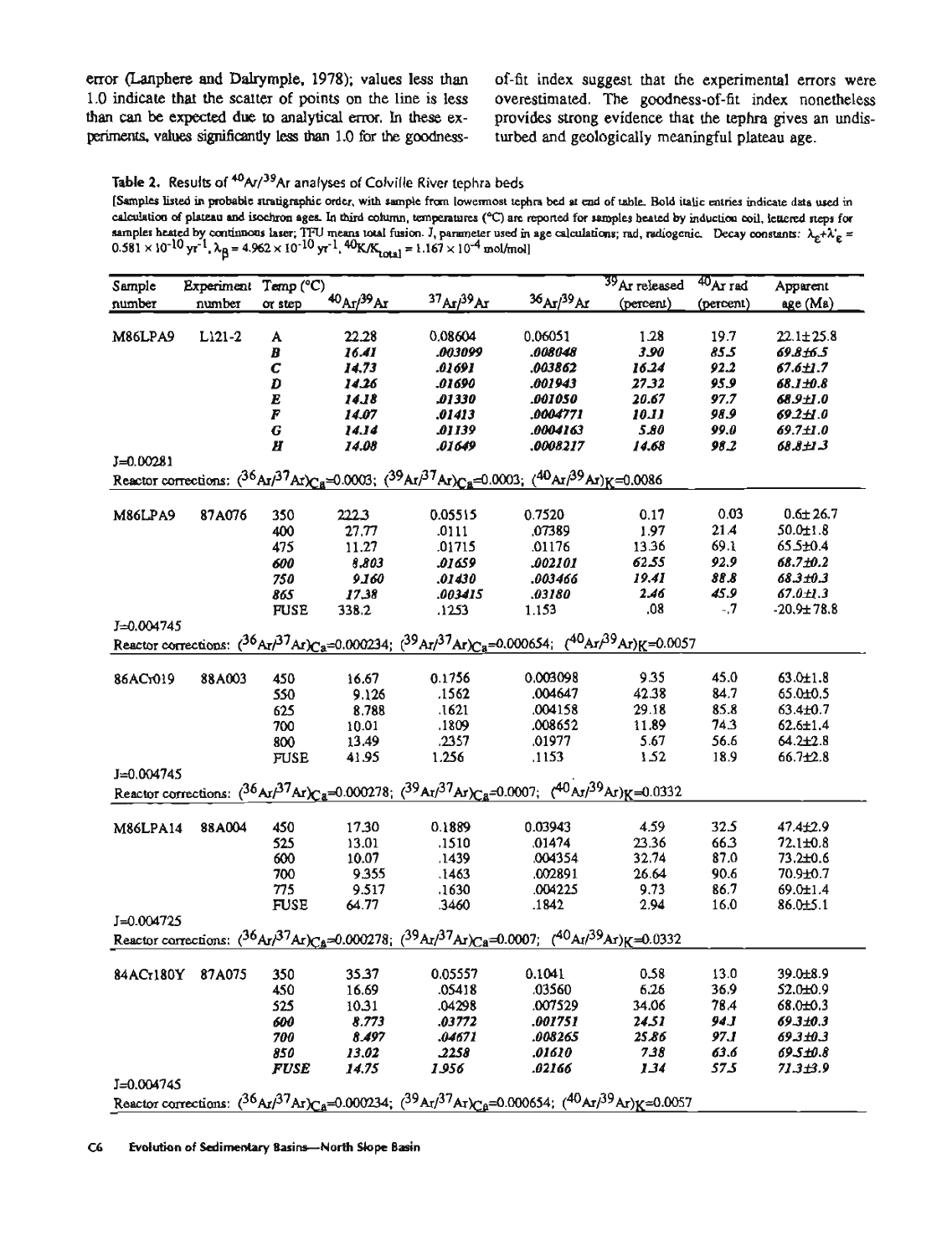**Table** 1. Results of conventional K-Ar analyses of Colville River tephra beds [Samples listed in probable stratigraphic order, with sample from lowermost tephra bed at bottom of table. rad, radiogenic;  $\sigma$ , standard deviation. Constants:  $\lambda_r + \lambda'_F = 0.581 \times 10^{-10}$  yr<sup>-1</sup>,  $\lambda_\beta = 4.962 \times 10^{-10}$  yr<sup>-1</sup>,  $^{40}$ K/K<sub>10tal</sub> = 1.167  $\times 10^{-4}$  mol/mol]

| Sample<br>number | Experiment<br>number | Material | K <sub>2</sub> O<br>(weight<br>percent) | $40$ Ar rad<br>(mole/g<br>$x 10^{-10}$ | $40$ Ar rad<br>(percent) | $Aget1\sigma$<br>(Ma) |
|------------------|----------------------|----------|-----------------------------------------|----------------------------------------|--------------------------|-----------------------|
| M86LPA9          | 871589               | Glass    | 5.74                                    | 5.811                                  | 88.8                     | $69.5+2.1$            |
| 86ACr019         | 871535               | Glass    | 3.87                                    | 3.732                                  | 77.0                     | $65.8{\pm}2.0$        |
| M86LPA14         | 871590               | Glass    | 3.83                                    | 3.817                                  | 70.7                     | $68.5\pm2.0$          |
| M86LPA19         | 871452               | Glass    | 5.46                                    | 5.647                                  | 76.7                     | $70.4 \pm 2.1$        |

flux was monitored by use of the SB-3 biotite standard, which has an age of 162.9 Ma. Heating steps were onehalf-hour intervals with higher temperatures (greater than about 750 **"C)** monitored by optical pyrometer. Temperatures of lower temperature steps are approximate, based on extrapolation from higher temperature steps along known curves of **RF** (radio-frequency) generator power plotted against temperature. Isotopic analyses were made at the U.S. Geological Survey in Menlo Park, Calif,, using a multiple-collector mass spectrometer (Stacey and others, 1981). Sample handling techniques and corrections for calcium- and potassium-derived isotopes used in the Menlo Park laboratory are as described by Dalrymple and Lanphere (1971, 1974).

Samples used for the laser-heating analyses were irradiated in the TRIGA reactor at the University of California, Berkeley. Irradiation flux was monitored by use of standards MMhb-1 hornblende, with an age of 520.4 Ma, GHC 305 biotite, with an age of 103.76 Ma, and P-207 muscovite, with an age of 82.1 Ma. The following potassium and calcium corrections for the UC Berkeley TRIGA reactor were determined using optical grade CaF<sub>2</sub> and a laboratory potassium glass:  $^{40}Ar_K$ <sup>39</sup>A $r_K$ =0.0086;  $^{39}Ar_{Ca}/^{37}Ar_{Ca}=0.0003$ ; and  $^{36}Ar_{Ca}/^{37}Ar_{Ca}=0.0003$ .

The laser-heated  $^{40}$ Ar/<sup>39</sup>Ar extractions and isotopic analyses were conducted at the Geochronology Center at the Institute of Human Origins (Berkeley, Calif.) using a laser-fusion microextraction system and an online, ultrasensitive mass spectrometer. Argon backgrounds for this system are approximately the following:  $^{40}$ Ar=4.0×10<sup>-12</sup> cm<sup>3</sup> (STP);  $^{39}Ar=1.0\times10^{-13}$  cm<sup>3</sup> (STP);  $^{37}Ar=7.6\times10^{-14}$  cm<sup>3</sup> (STP); and  ${}^{36}Ar=3.9\times10^{-14}$  cm<sup>3</sup> (STP). Detection limit for this mass spectrometer is on the order of  $1.0 \times 10^{-14}$  cm<sup>3</sup> (STP). Use of laser-light energy for fusion greatly reduces the background argon because there is less nonfocused heating and subsequent outgassing of the ultrahigh vacuum system. This system is designed to analyze samples as small as single grains (less than 0.1 mg), but its chief advantage for this study is that as many as four individual fusions and analyses per hour are possible. For the age-spectrum experiments, less than about 0.25 mg (approximately 30 to 40 shards) was used. The temperature

of the heating steps for the laser-heating experiments was not determined, progressive heating of the sample was achieved by gradually increasing laser output at each heating step to produce roughly equivalent gas fractions as determined by trial and error. Laser output started at 0.5 watts for the initial heating steps and was increased at 0.25- to 0.5-watt increments until fusion occurred. The duration of each heating step was approximately 20 seconds.

The decay constants used in the age calculations are those recommended by Steiger and Jager (1977). Reported errors are an estimate of the standard deviation of analytical precision and were calculated using standard propagation-of-error methods (Taylor, 1982).

# **RESULTS**

### **Conventional K-Ar Analyses**

Conventional K-Ar ages on the Colville River tephra beds range from  $65.8\pm2.0$  to  $70.4\pm2.1$  Ma (table 1). The four samples listed in table 1 (see also **fig.** 1) are in probable stratigraphic order. (Sample 84ACr180Y is absent from table 1 because it was not dated by the K-Ar method.) Faults and covered intervals in the section prohibit a direct correlation between some of the dated tephra units, but in general correlation is good, and the section becomes younger to the northeast judging from the dip of the beds. Within the limits of analytical uncertainty, the ages are indistinguishable from one another, so these data are consistent with a general northeasterly younging of the section across faults and covered intervals. The age of sample 86ACr019 is concordant with the other ages, but  $^{40}Ar/^{39}Ar$ data (described later) suggest that this sample may have undergone some argon loss. The K-Ar data indicate that the age of these beds ranges from about 70-71 Ma to about 66-68 Ma.

### **40Ar/39Ar Analyses**

 $^{40}$ Ar/ $^{39}$ Ar analyses were performed to explore the possibility that some or all of the conventional K-Ar ages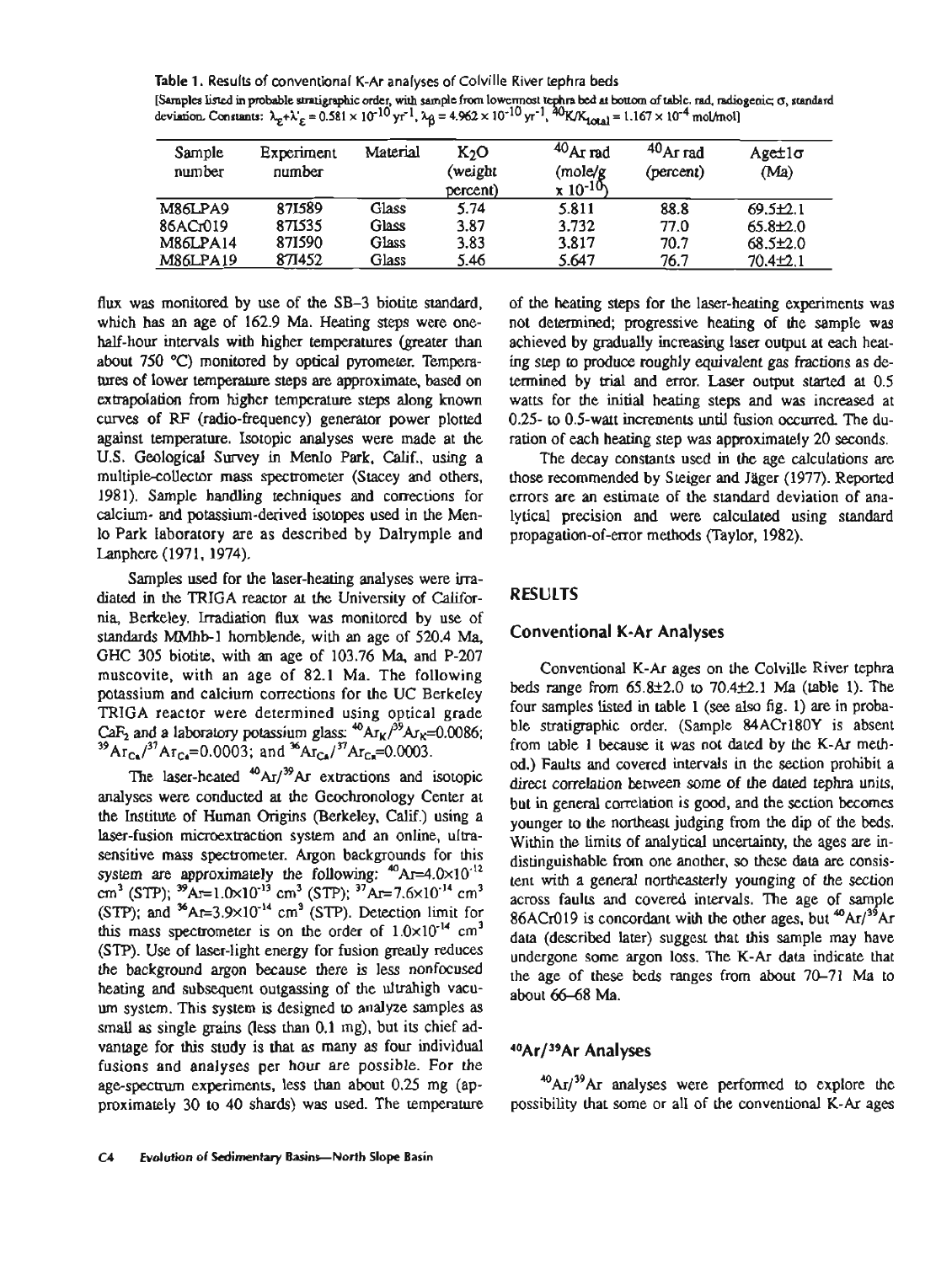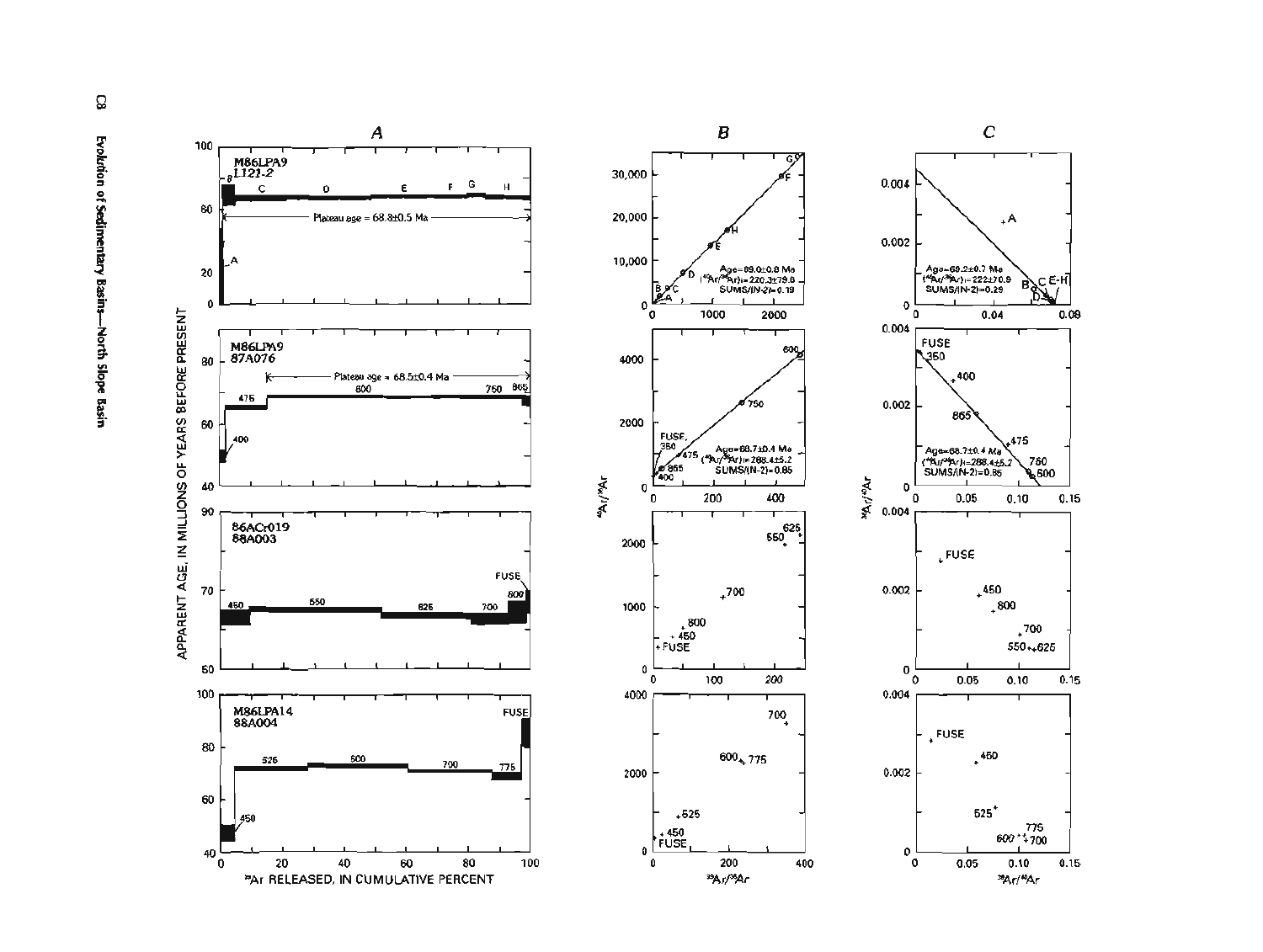

Figure 4.  $40Ar/39Ar$  analyses (see table 2). In upper left corner of first graph in each row are sample number (first) and experiment number (second) that apply to graphs in that row. Samples are in probable stratigraphic order, with sample from lowermost tephra bed at bottom of figure. A, Argon-release spectra from incremental heating. Solid bars indicate apparent ages for intervals shown; uncertainties in age (I-sigma) indicated by vertical width of bars. Numbers above bars indicate temperatures (°C) of heating steps; letters indicate heating steps whose temperatures were not monitored (see text). Horizontal arrows

show range of heating steps used to calculate plateau ages. **B,** Isochron diagrams. Straight lines are isochrons. Open circles indicate data used to fit straight lines; crosses indicate data not used in fit. (<sup>40</sup>Ar/<sup>36</sup>Ar)i is initial <sup>40</sup>Ar/<sup>36</sup>Ar value; SUMS/(N-2) is goodness-of-fit index for regression of lines. **C,** Correlation diagrams; symbols as in figure **4B.** For samples that did not yield reliable ages, no plateau age is reported in figure **4A** and no lines are drawn in figures **48** and **4C.**  For sample M86LPA9, experiment **87A076,** heating steps "350" and "FUSE" are too narrow to show in figure 4A.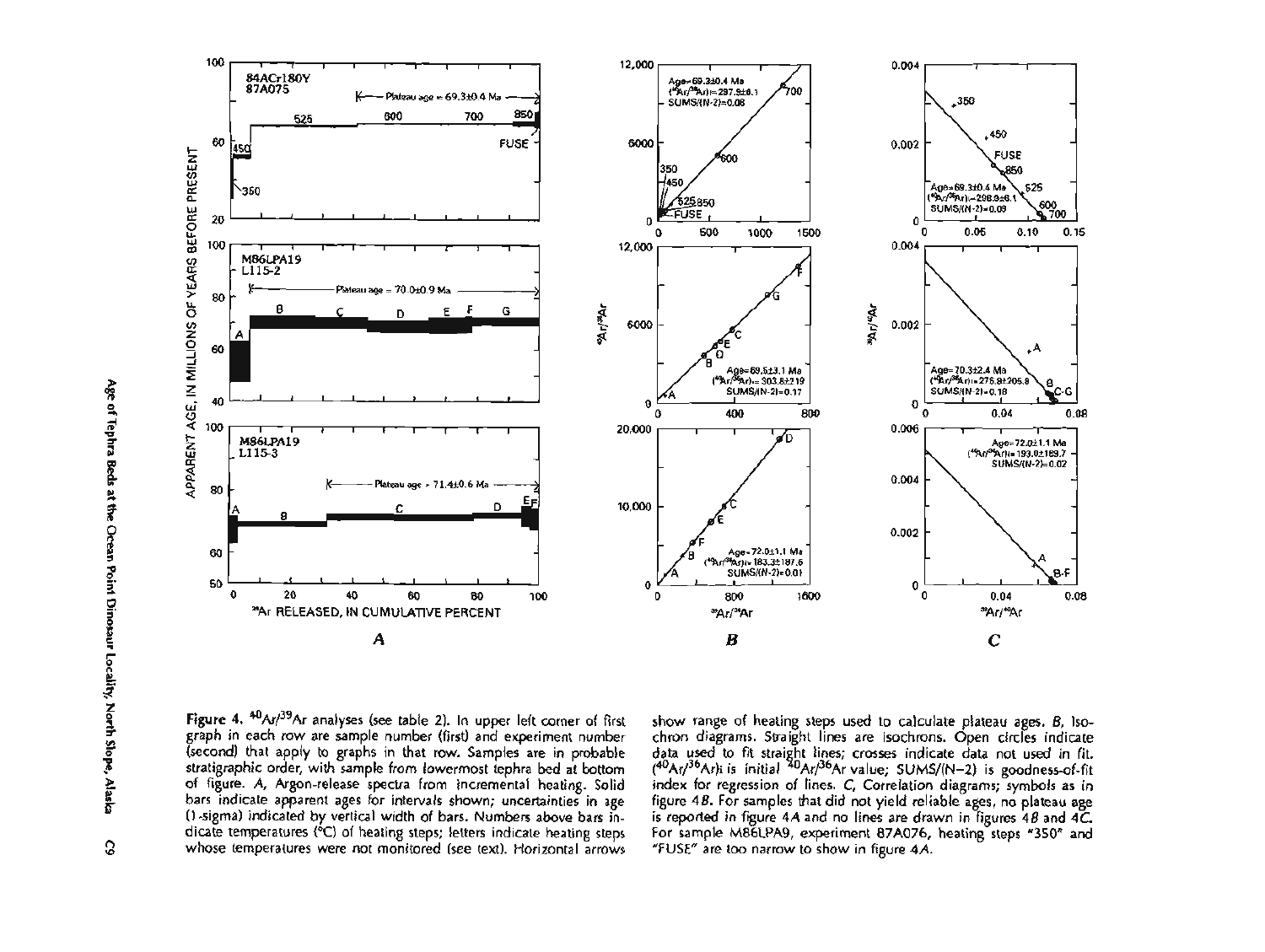**Table 3.** Summary of K-Ar and <sup>40</sup>Ar/<sup>39</sup>Ar ages of Colville River tephra beds **[Samples listed in probable stratigraphic order, with sample from lowermost tephra bed at bottom of table.** ---, **not determined]** 

| Sample       | Experiment | K-Ar           | 40A <sub>T</sub> /39Ar | $40A$ r $/39A$ r  | $40$ Ar/ $39$ Ar total- |
|--------------|------------|----------------|------------------------|-------------------|-------------------------|
| number       | number     | age (Ma)       | plateau age (Ma)       | isochron age (Ma) | fusion age $(Ma)$       |
| M86LPA9----- | $L121-2$   | ---            | 68.8±0.5               | $69.0 \pm 0.8$    | 68.0±0.7*               |
|              | 87A076     |                | $68.5 \pm 0.4$         | $68,7\pm0.4$      | $67.6 \pm 0.4*$         |
|              | 871589     | $69.5 \pm 2.1$ | ---                    | ---               | $-$                     |
| 86ACr019---- | 88A003     | ---            | No plateau             | ---               | $64.1 \pm 0.5*$         |
|              | 871535     | $65.8 \pm 2.0$ | $-1$                   | ---               | --                      |
| M86LPA14---  | 88A004     | ---            | No plateau             | ---               | $71.1\pm0.5*$           |
|              | 871590     | $68.5 \pm 2.0$ |                        | -9-               |                         |
| 84ACr180Y--- | 87A075     | ---            | 69.3±0.4               | $69.3 \pm 0.4$    | $67.6 \pm 0.4*$         |
| M86LPA19---  | $L115-1$   | $-$            | --                     | $- -$             | $67.5 \pm 1.5$          |
|              | L115-2     | $- - -$        | $70.0 \pm 0.9$         | 69.5±3.1          | $69.0 \pm 1.0*$         |
|              | L115-3     | $-9 -$         | 71.4±0.6               | $72.0 \pm 1.1$    | 70.4±0.6*               |
|              | 871452     | 70.4±2.1       | ---                    | ---               | $- - -$                 |

\*Recombined age.

all the alteration products. The conventional K-Ar analysis of this sample gave an age of  $68.5±2.0$  Ma, analytically indistinguishable from the age of the underlying tephra bed (see table 2). Thus, alteration of this tephra bed, which appears to have caused some argon redistribution, apparently did not result in appreciable loss of radiogenic <sup>40</sup>Ar.

#### **Sample 86ACr019**

Sample 86ACr019 was taken from a tephra bed several meters stratigraphically above two major dinosaur-bonebearing beds and about 3 m below a third bone bed. This tephra bed is inferred to be the second youngest in this study, although a covered interval separates this part of the section from the three tephra beds described in the previous paragraphs, and a fault of unknown displacement separates it from the younger beds to the east (figs. 1, 2). <sup>40</sup>Ar/<sup>39</sup>Ar age-spectrum analysis of this sample reflects some degree of argon loss and (or) redistribution. Although a plateau appears to be present at about 64 Ma (table 2), the overall shape of the plateau is similar to that of sample M86LPA14, which is interpreted to indicate a disturbed age (fig.  $4A$ ). The initial  $450\text{-}^\circ\text{C}$  step gives a slightly young age, and it is followed by a series of steadily decreasing ages for the middle-temperature steps. The final two steps give slightly higher ages, similar to the final step for M86LPA14. Moreover, the apparent plateau age of about 64 Ma is slightly young on the basis of the ages of the other samples. The  $^{40}$ Ar/ $^{36}$ Ar versus  $^{39}$ Ar/ $^{36}$ Ar isochron diagram (fig. 4B) and  $^{36}Ar/^{40}Ar$  versus  $^{39}Ar/^{40}Ar$ correlation diagram (fig. 4C) bear out the conclusion that this sample is slightly disturbed. Ages calculated from the isochron and correlation diagrams are concordant with the age calculated from the apparent plateau, and initial  $4\pi$ /<sup>36</sup>Ar ratios are close to 295.5, but the goodness-of-fit index,  $SUMS/(N-2)$ , is about 3.5, indicative of geologic error. The pattern of steadily decreasing ages of the plateau steps is a characteristic of recoil of <sup>39</sup>Ar after irradiation. The young apparent ages, however, are not typical of recoil but instead suggest loss of radiogenic 40Ar. Possibly, devitrification and recrystallization of very fine grained alteration products that were susceptible to  $39Ar$  recoil in the reactor also led to significant loss of radiogenic <sup>40</sup>Ar over geologic time. This age spectrum is in contrast to that of M86LPA14, which apparently was affected by recoil effects but does not show evidence of argon loss.

#### **Sample M86LPA9**

Sample M86LPA9 is from the youngest tephra bed exposed near Ocean Point.  $40Ar/^{39}Ar$  age-spectrum analysis was performed by both induction-heating techniques (experiment 87A076) and laser-heating techniques (experiment L121-2), giving plateau ages of  $68.5\pm0.4$  and 68.8k0.5 Ma, respectively (table 3). Both spectra show very well defined plateaus and similar release patterns (fig. 4A). Only minor loss of radiogenic argon is apparent in the low-temperature release steps. Comparison of the plateau ages with recombined total-fusion ages (table 3) indicates total radiogenic argon loss is less than 1.5 percent for both types of analysis. The <sup>40</sup>Ar/<sup>36</sup>Ar versus  $39Ar/36Ar$  isochron diagrams and  $36Ar/^{40}Ar$  versus  $39Ar/40Ar$  correlation diagrams for both these analyses also indicate that the plateau ages represent undisturbed ages (figs. 4B, 4C). Ages derived from the isochron and correlation diagrams are concordant with the plateau ages, initial <sup>40</sup>Ar/<sup>36</sup>Ar ratios are not significantly different from 295.5 at a 95-percent confidence level, and the goodness-of-fit indexes (SUMS/(N-2)) are less than 1.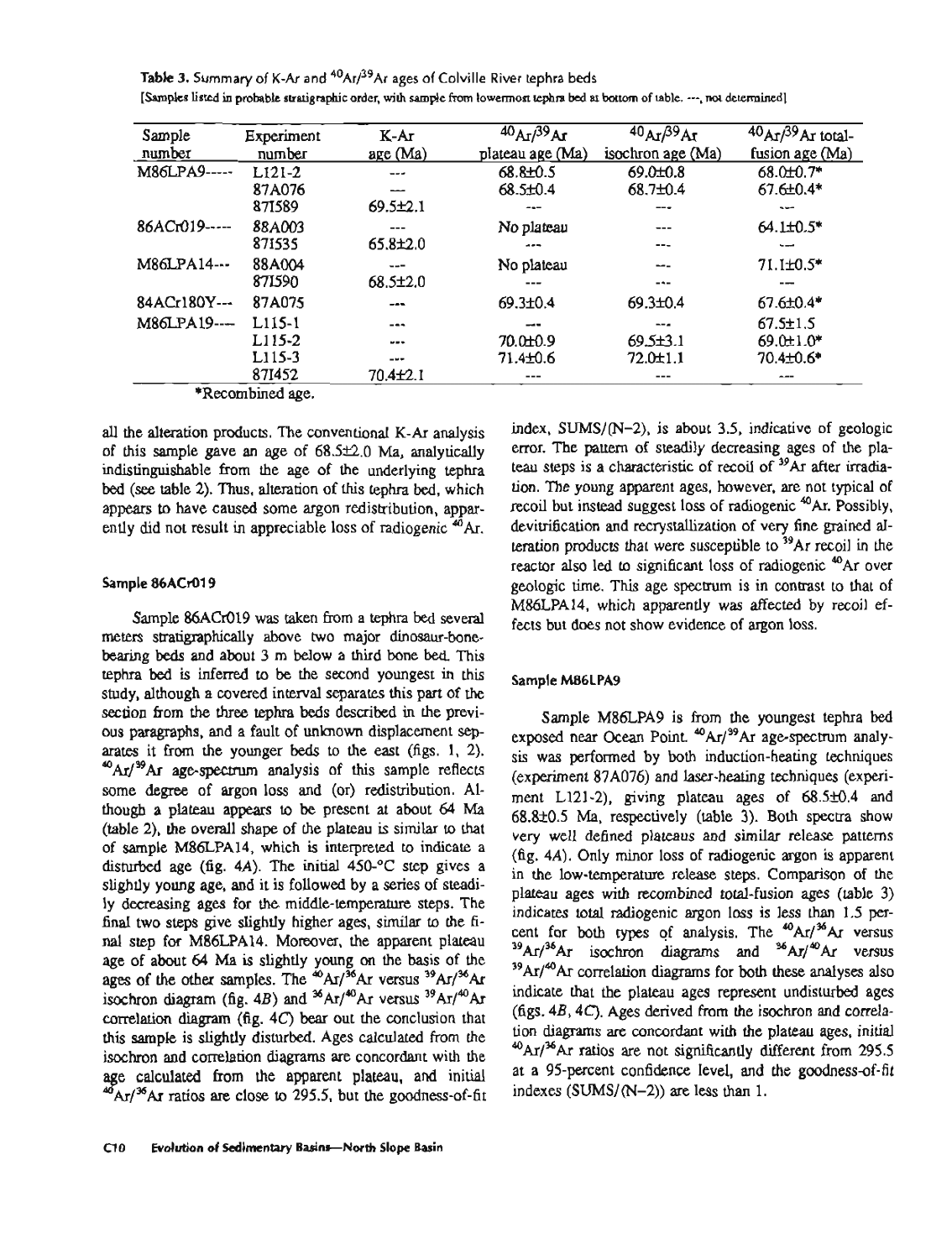### **DISCUSSION**

The results indicate that rhyolitic glass at least as old as Late Cretaceous can give geologically reasonable K-Ar and  $40$ Ar/ $39$ Ar radiometric ages. Analysis of age spectra and isochron and correlation diagrams using the criteria of Lanphere and Dalryrnple (1978) readily distinguishes between samples that have undergone some degree of argon redistribution and those that are essentially undisturbed and therefore give reliable cooling ages. The  $^{40}$ Ar/ $^{39}$ Ar age spectra for three of the glass samples (M86LPA19, 84ACr180Y, M86LPA9) have concordant, well-defined plateaus and show only minor evidence of argon loss caused by alteration or diffusion. Samples M86LPA14 and 86ACr019 gave disturbed age spectra and appear to have some degree of argon redistribution, but only one of these (86ACr019) shows evidence of significant argon loss.  $^{40}$ Ar/<sup>39</sup>Ar ages derived from isochron diagrams-termed isochron ages-are in general preferred ages because the method by which they **are** determined minimizes the effects of alteration, and thus argon loss, and takes best account of analytical errors. The plateau and isochron ages also have greater precision than conventional K-Ar ages, in part because they are an average of several individual age determinations.

Although **all** of the samples show evidence of minor argon loss, three of the five glass samples we dated yielded ages that represent me cooling ages on the basis of normal criteria for analysis of  $^{40}$ Ar/<sup>39</sup>Ar age spectra. The minor (<2.5 percent) <sup>40</sup>Ar loss observed in the low-temperature heating steps can be attributed to loss of <sup>40</sup>Ar due to surface alteration and (or) diffusion near shard boundaries. Nonetheless, the  $^{40}Ar/^{39}Ar$  ages are indistinguishable from the conventional K-Ar ages within the limits of analytical uncertainty. Of the two samples giving apparently disturbed  $^{40}$ Ar/<sup>39</sup>Ar age spectra, one  $(M86LPA14)$  gave a K-Ar age  $(68.5±2.0 \text{ Ma})$  that is reasonable on the basis of the other radiometric dates, suggesting that some argon redistribution occurred without significant argon loss. The slightly old recombined **total**fusion age of  $71.1\pm0.5$  Ma obtained on this sample by  $^{40}$ Ar/ $^{39}$ Ar analysis may be an artifact of the irradiation process (recoil of <sup>39</sup>Ar). Sample 86ACr019 appears to have suffered significant <sup>40</sup>Ar loss due to alteration or diffusion on the basis of the incremental heating data. The K-Ar age of  $65.8\pm2.0$  Ma for this sample is therefore considered a minimum age.

The "best" or preferred age for each of the tephra beds is shown in figure 5. For samples M86LPA9 and M86LPA19, preferred ages are 68.8±0.4 and 70.4±0.8 Ma, respectively, and are calculated from weighted means of  $^{40}Ar/^{39}Ar$  isochron ages,  $^{40}Ar/^{39}Ar$  total-fusion ages, and K-Ar ages for each tephra bed. The preferred age for sample 84ACr180Y is the  ${}^{40}Ar/{}^{49}Ar$  isochron age of 69.3±0.4 Ma.



**Figure 5. Best age estimates for Colville River tephra beds (dots) and associated 1 -sigma errors (bars). Shaded area shows best estimate** of **age** of **bone-bearing beds on basis of all analyses. See text for discussion.**